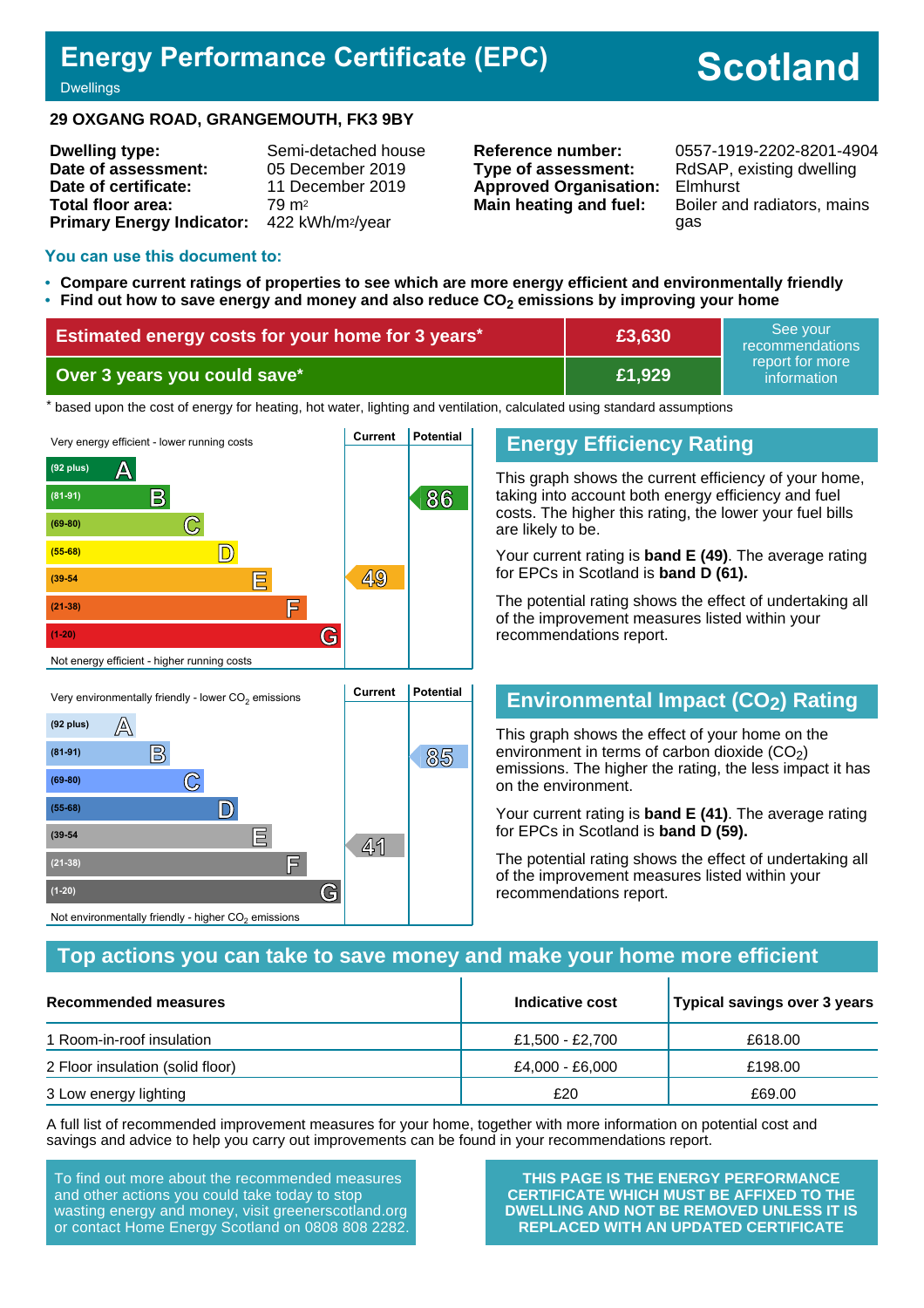### 29 OXGANG ROAD, GRANGEMOUTH, FK3 9BY

#### 11 December 2019 RRN: 0557-1919-2202-8201-4904

### **Summary of the energy performance related features of this home**

This table sets out the results of the survey which lists the current energy-related features of this home. Each element is assessed by the national calculation methodology; 1 star = very poor (least efficient), 2 stars = poor, 3 stars = average, 4 stars = good and 5 stars = very good (most efficient). The assessment does not take into consideration the condition of an element and how well it is working. 'Assumed' means that the insulation could not be inspected and an assumption has been made in the methodology, based on age and type of construction.

| <b>Element</b>        | <b>Description</b>                          | <b>Energy Efficiency</b> | Environmental |
|-----------------------|---------------------------------------------|--------------------------|---------------|
| Walls                 | Cavity wall, filled cavity                  | ★★★☆☆                    | ★★★☆☆         |
| Roof                  | Roof room(s), ceiling insulated             | ★★★☆☆                    | ★★★☆☆         |
| Floor                 | Solid, no insulation (assumed)              |                          |               |
| Windows               | Fully double glazed                         | ★★★☆☆                    | ★★★☆☆         |
| Main heating          | Boiler and radiators, mains gas             | ★★★★☆                    | ★★★★☆         |
| Main heating controls | Programmer, room thermostat and TRVs        | ★★★★☆                    | ★★★★☆         |
| Secondary heating     | Room heaters, mains gas                     |                          |               |
| Hot water             | From main system, no cylinder thermostat    | ★★☆☆☆                    | ★★☆☆☆         |
| Lighting              | Low energy lighting in 56% of fixed outlets | ★★★★☆                    | ★★★★☆         |

### **The energy efficiency rating of your home**

Your Energy Efficiency Rating is calculated using the standard UK methodology, RdSAP. This calculates energy used for heating, hot water, lighting and ventilation and then applies fuel costs to that energy use to give an overall rating for your home. The rating is given on a scale of 1 to 100. Other than the cost of fuel for electrical appliances and for cooking, a building with a rating of 100 would cost almost nothing to run.

As we all use our homes in different ways, the energy rating is calculated using standard occupancy assumptions which may be different from the way you use it. The rating also uses national weather information to allow comparison between buildings in different parts of Scotland. However, to make information more relevant to your home, local weather data is used to calculate your energy use,  $CO<sub>2</sub>$  emissions, running costs and the savings possible from making improvements.

### **The impact of your home on the environment**

One of the biggest contributors to global warming is carbon dioxide. The energy we use for heating, lighting and power in our homes produces over a quarter of the UK's carbon dioxide emissions. Different fuels produce different amounts of carbon dioxide for every kilowatt hour (kWh) of energy used. The Environmental Impact Rating of your home is calculated by applying these 'carbon factors' for the fuels you use to your overall energy use.

The calculated emissions for your home are 74 kg  $CO<sub>2</sub>/m<sup>2</sup>/yr$ .

The average Scottish household produces about 6 tonnes of carbon dioxide every year. Based on this assessment, heating and lighting this home currently produces approximately 5.9 tonnes of carbon dioxide every year. Adopting recommendations in this report can reduce emissions and protect the environment. If you were to install all of these recommendations this could reduce emissions by 4.4 tonnes per year. You could reduce emissions even more by switching to renewable energy sources.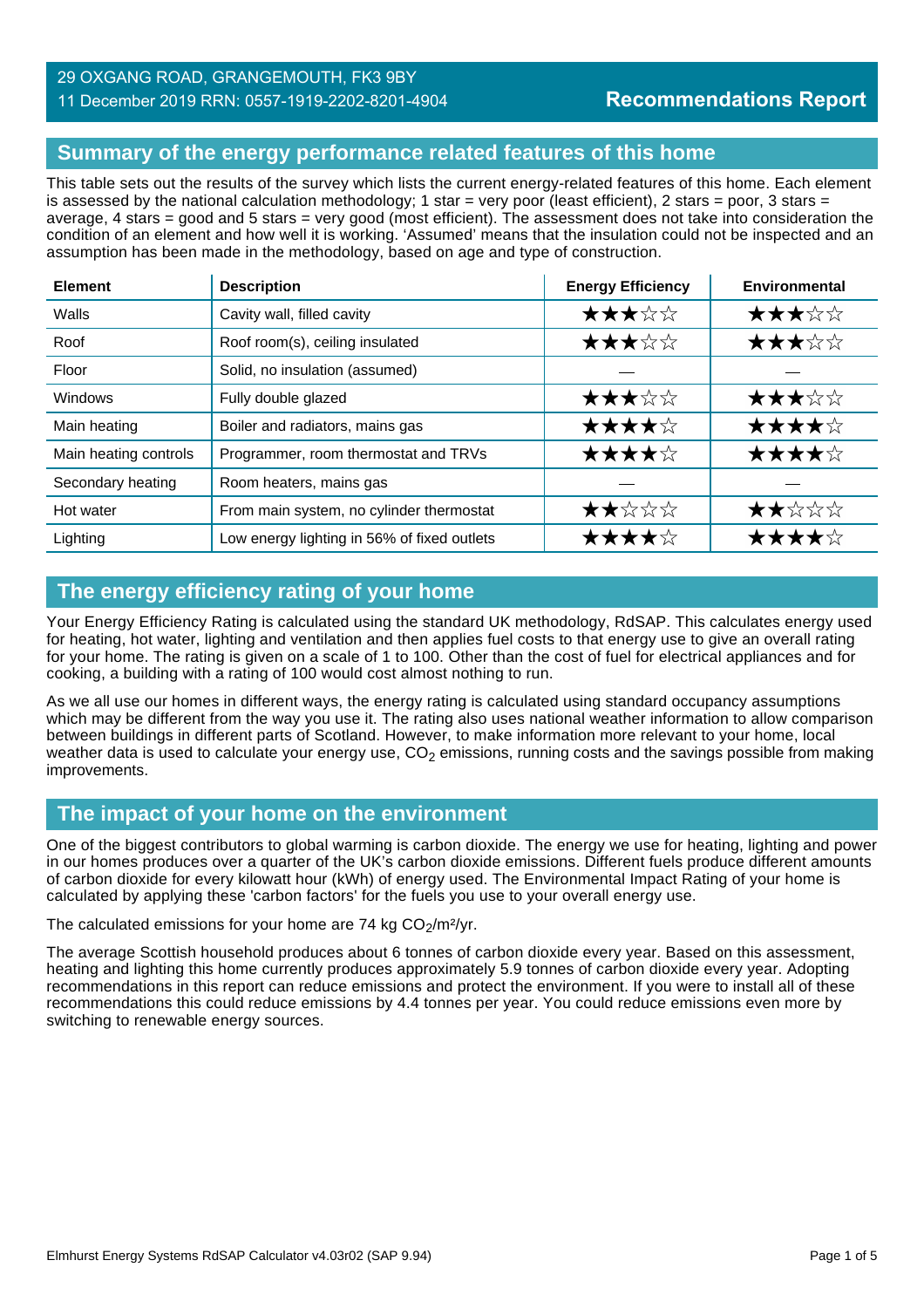### 29 OXGANG ROAD, GRANGEMOUTH, FK3 9BY 11 December 2019 RRN: 0557-1919-2202-8201-4904

### **Estimated energy costs for this home**

| <b>ESMINIQUE CITETAT COSTS TOT MIS HUIHC</b> |                             |                               |                                 |  |
|----------------------------------------------|-----------------------------|-------------------------------|---------------------------------|--|
|                                              | <b>Current energy costs</b> | <b>Potential energy costs</b> | <b>Potential future savings</b> |  |
| <b>Heating</b>                               | £2,274 over 3 years         | £1,308 over 3 years           |                                 |  |
| <b>Hot water</b>                             | £1,095 over 3 years         | £213 over 3 years             | <b>You could</b>                |  |
| Lighting                                     | £261 over 3 years           | £180 over 3 years             | save £1,929                     |  |
|                                              | Totals $£3,630$             | £1,701                        | over 3 years                    |  |

These figures show how much the average household would spend in this property for heating, lighting and hot water. This excludes energy use for running appliances such as TVs, computers and cookers, and the benefits of any electricity generated by this home (for example, from photovoltaic panels). The potential savings in energy costs show the effect of undertaking all of the recommended measures listed below.

### **Recommendations for improvement**

The measures below will improve the energy and environmental performance of this dwelling. The performance ratings after improvements listed below are cumulative; that is, they assume the improvements have been installed in the order that they appear in the table. Further information about the recommended measures and other simple actions to take today to save money is available from the Home Energy Scotland hotline which can be contacted on 0808 808 2282. Before carrying out work, make sure that the appropriate permissions are obtained, where necessary. This may include permission from a landlord (if you are a tenant) or the need to get a Building Warrant for certain types of work.

| <b>Recommended measures</b> |                                              |                        | <b>Typical saving</b> | <b>Rating after improvement</b> |                    |
|-----------------------------|----------------------------------------------|------------------------|-----------------------|---------------------------------|--------------------|
|                             |                                              | <b>Indicative cost</b> | per year              | <b>Energy</b>                   | <b>Environment</b> |
|                             | Room-in-roof insulation                      | £1,500 - £2,700        | £206                  | <b>D 57</b>                     | E 50               |
| 2                           | Floor insulation (solid floor)               | £4.000 - £6.000        | £66                   | 60<br>$\boxed{\mathsf{D}}$      | E 53               |
| 3                           | Low energy lighting for all fixed outlets    | £20                    | £23                   | <b>D61</b>                      | E 54               |
| $\overline{4}$              | Replace boiler with new condensing<br>boiler | £2,200 - £3,000        | £311                  | C 74                            | C 72               |
| 5                           | Solar water heating                          | £4,000 - £6,000        | £37                   | C 75                            | 75<br>$\mathbb{C}$ |
| 6                           | Solar photovoltaic panels, 2.5 kWp           | £3,500 - £5,500        | £286                  | <b>B</b> 86                     | 85<br>$\mathsf B$  |

#### **Alternative measures**

There are alternative improvement measures which you could also consider for your home. It would be advisable to seek further advice and illustration of the benefits and costs of such measures.

- Biomass boiler (Exempted Appliance if in Smoke Control Area)
- Air or ground source heat pump
- Micro CHP

### **Choosing the right improvement package**

For free and impartial advice on choosing suitable measures for your property, contact the Home Energy Scotland hotline on 0808 808 2282 or go to www.greenerscotland.org.

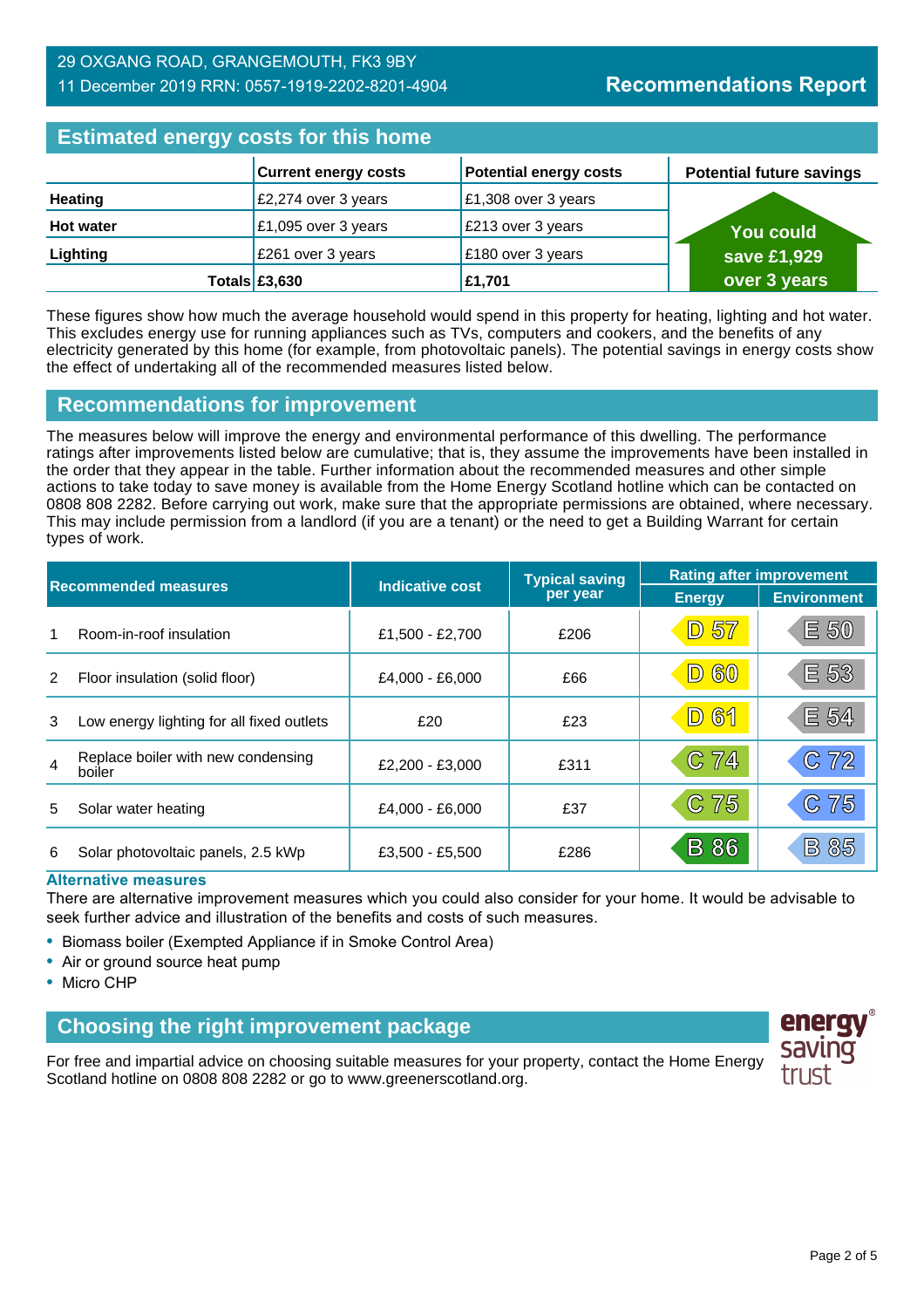### **About the recommended measures to improve your home's performance rating**

This section offers additional information and advice on the recommended improvement measures for your home

#### **1 Room-in-roof insulation**

Insulating roof rooms will significantly reduce heat loss; this will improve levels of comfort, reduce energy use and lower fuel bills. If it has a flat ceiling insulation can usually be added above the ceiling, and sloping ceilings and walls of roof rooms can be insulated using an internal lining board. Roof voids must have adequate ventilation to prevent dampness; seek advice about this if unsure. Further information about roof room insulation and details of local contractors can be obtained from the National Insulation Association (www.nationalinsulationassociation.org.uk). Building regulations generally apply to this work so it is best to check this with your local authority building standards department.

#### **2 Floor insulation (solid floor)**

Insulation of a floor will significantly reduce heat loss; this will improve levels of comfort, reduce energy use and lower fuel bills. Insulating solid floors can present challenges; insulation laid on top of existing solid floors may impact on existing doors and finishes whilst lifting of a solid floor to insert insulation below will require consideration of the potential effect on both structural stability and damp proofing. It is advised to seek advice from a Chartered Structural Engineer or a registered Architect about this if unsure. Further information about floor insulation is available from many sources including www.energysavingtrust.org.uk/scotland/Insulation/Floorinsulation. Building regulations generally apply to this work and may also require a building warrant so it is best to check with your local authority building standards department.

#### **3 Low energy lighting**

Replacement of traditional light bulbs with energy saving bulbs will reduce lighting costs over the lifetime of the bulb, and they last many times longer than ordinary light bulbs. Low energy lamps and fittings are now commonplace and readily available. Information on energy efficiency lighting can be found from a wide range of organisations, including the Energy Saving Trust (http://www.energysavingtrust.org.uk/home-energyefficiency/lighting).

#### **4 Condensing boiler**

A condensing boiler is capable of much higher efficiencies than other types of boiler, meaning it will burn less fuel to heat this property. This improvement is most appropriate when the existing central heating boiler needs repair or replacement, however there may be exceptional circumstances making this impractical. Condensing boilers need a drain for the condensate which limits their location; remember this when considering remodelling the room containing the existing boiler even if the latter is to be retained for the time being (for example a kitchen makeover). Building regulations generally apply to this work and a building warrant may be required, so it is best to check with your local authority building standards department and seek advice from a qualified heating engineer.

#### **5 Solar water heating**

A solar water heating panel, usually fixed to the roof, uses the sun to pre-heat the hot water supply. This can significantly reduce the demand on the heating system to provide hot water and hence save fuel and money. Planning permission might be required, building regulations generally apply to this work and a building warrant may be required, so it is best to check these with your local authority. You could be eligible for Renewable Heat Incentive payments which could appreciably increase the savings beyond those shown on your EPC, provided that both the product and the installer are certified by the Microgeneration Certification Scheme (or equivalent). Details of local MCS installers are available at www.microgenerationcertification.org.

#### **6 Solar photovoltaic (PV) panels**

A solar PV system is one which converts light directly into electricity via panels placed on the roof with no waste and no emissions. This electricity is used throughout the home in the same way as the electricity purchased from an energy supplier. Planning permission might be required, building regulations generally apply to this work and a building warrant may be required, so it is best to check with your local authority. The assessment does not include the effect of any Feed-in Tariff which could appreciably increase the savings that are shown on this EPC for solar photovoltaic panels, provided that both the product and the installer are certified by the Microgeneration Certification Scheme (or equivalent). Details of local MCS installers are available at www.microgenerationcertification.org.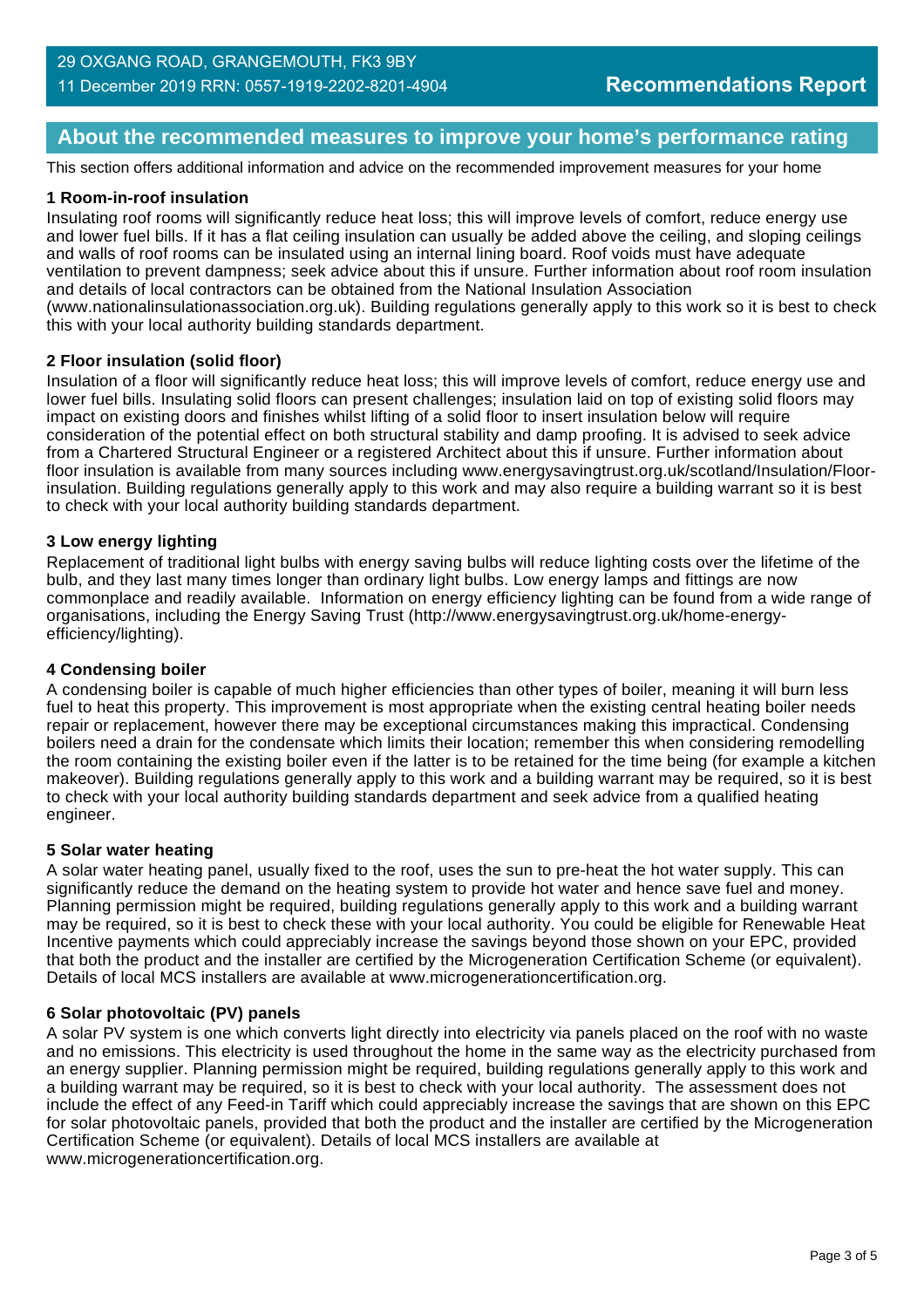### 29 OXGANG ROAD, GRANGEMOUTH, FK3 9BY 11 December 2019 RRN: 0557-1919-2202-8201-4904

### **Low and zero carbon energy sources**

Low and zero carbon (LZC) energy sources are sources of energy that release either very little or no carbon dioxide into the atmosphere when they are used. Installing these sources may help reduce energy bills as well as cutting carbon.

**LZC energy sources present:** There are none provided for this home

### **Your home's heat demand**

You could receive Renewable Heat Incentive (RHI) payments and help reduce carbon emissions by replacing your existing heating system with one that generates renewable heat and, where appropriate, having your loft insulated and cavity walls filled. The estimated energy required for space and water heating will form the basis of the payments. For more information go to www.energysavingtrust.org.uk/scotland/rhi.

| <b>Heat demand</b>           | <b>Existing dwelling</b> | Impact of Joft<br>insulation | Impact of cavity<br>wall insulation | Impact of solid wall<br>insulation |
|------------------------------|--------------------------|------------------------------|-------------------------------------|------------------------------------|
| Space heating (kWh per year) | 9.856                    | N/A                          | N/A                                 | N/A                                |
| Water heating (kWh per year) | 5.154                    |                              |                                     |                                    |

### **About this document**

This Recommendations Report and the accompanying Energy Performance Certificate are valid for a maximum of ten years. These documents cease to be valid where superseded by a more recent assessment of the same building carried out by a member of an Approved Organisation.

The Energy Performance Certificate and this Recommendations Report for this building were produced following an energy assessment undertaken by an assessor accredited by Elmhurst (www.elmhurstenergy.co.uk), an Approved Organisation Appointed by Scottish Ministers. The certificate has been produced under the Energy Performance of Buildings (Scotland) Regulations 2008 from data lodged to the Scottish EPC register. You can verify the validity of this document by visiting www.scottishepcregister.org.uk and entering the report reference number (RRN) printed at the top of this page.

| Assessor's name:            | Mr. David Telford                             |
|-----------------------------|-----------------------------------------------|
| Assessor membership number: | EES/009397                                    |
| Company name/trading name:  | D M Hall Chartered Surveyors LLP              |
| Address:                    | Unit 6A The Courtyard Callendar Business Park |
|                             | Falkirk                                       |
|                             | FK1 1XR                                       |
| Phone number:               | 01324 628321                                  |
| Email address:              | enquiries@dmhall.co.uk                        |
| Related party disclosure:   | No related party                              |

If you have any concerns regarding the content of this report or the service provided by your assessor you should in the first instance raise these matters with your assessor and with the Approved Organisation to which they belong. All Approved Organisations are required to publish their complaints and disciplinary procedures and details can be found online at the web address given above.

#### **Use of this energy performance information**

Once lodged by your EPC assessor, this Energy Performance Certificate and Recommendations Report are available to view online at www.scottishepcregister.org.uk, with the facility to search for any single record by entering the property address. This gives everyone access to any current, valid EPC except where a property has a Green Deal Plan, in which case the report reference number (RRN) must first be provided. The energy performance data in these documents, together with other building information gathered during the assessment is held on the Scottish EPC Register and is available to authorised recipients, including organisations delivering energy efficiency and carbon reduction initiatives on behalf of the Scottish and UK governments. A range of data from all assessments undertaken in Scotland is also published periodically by the Scottish Government. Further information on these matters and on Energy Performance Certificates in general, can be found at www.gov.scot/epc.